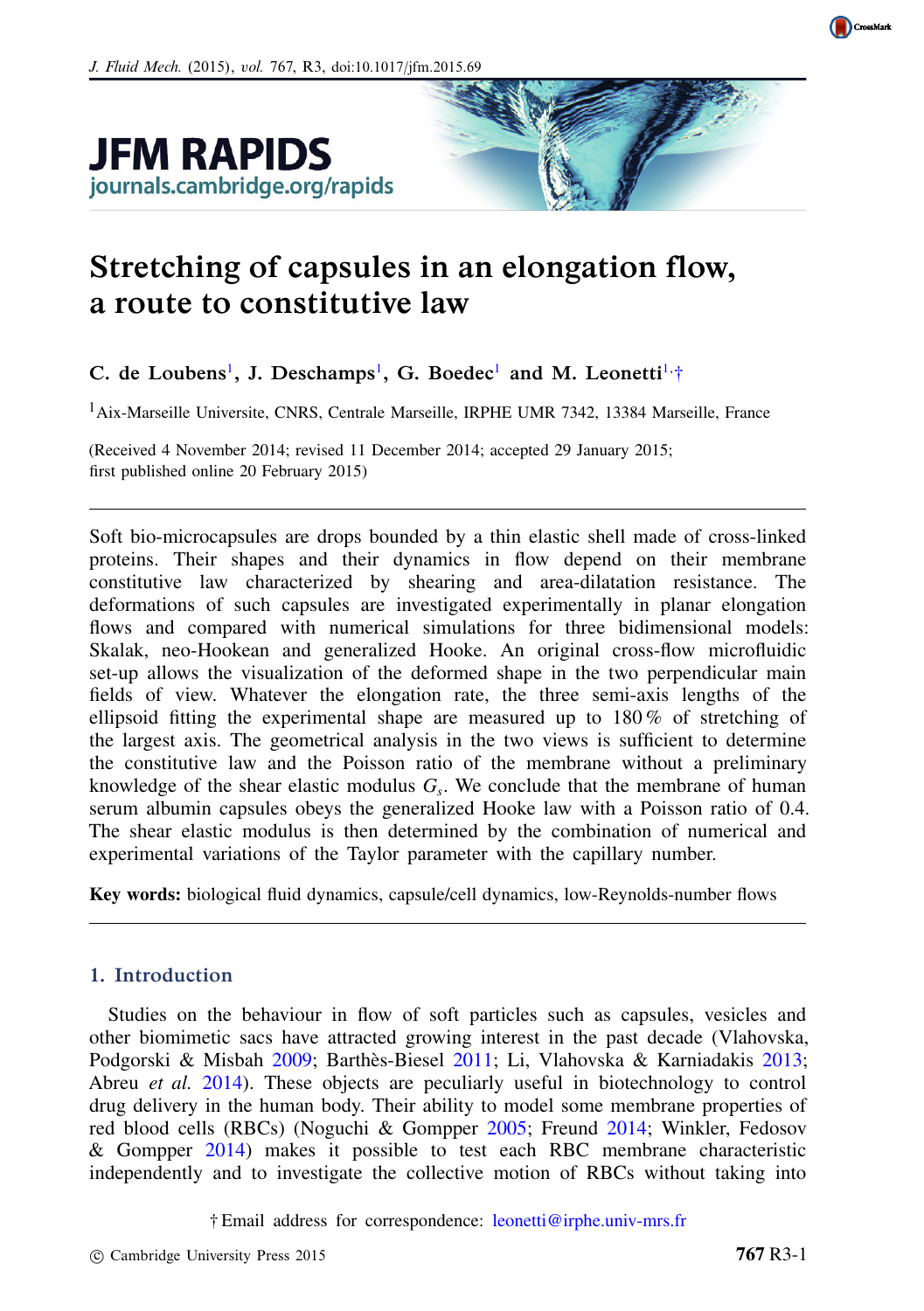account the complexity of living cells (Breyiannis & Pozrikidis 2000; Doddi & Bagchi 2009; Lei *et al.* 2013; Zhao & Shaqfeh 2013; Krüger, Kaoui & Harting 2014; Kumar, Henriquez Rivera & Graham 2014).

All of these soft particles share the common characteristic of being drops bounded by a membrane with specific mechanical properties which depend on the kind of constitutive material. Indeed, the membrane of a vesicle is an incompressible bidimensional liquid (a lipid bilayer) with a resistance to bending with no membrane shear elasticity. The membrane of a polymersome is different, as lipids are replaced by copolymers which confers additionally a high shear membrane viscosity. Capsules are very different, as their membranes are made of cross-linked natural or artificial polymers. Their membranes are considered to be 2D elastic solids with a shear and dilatation resistance. However, in fact little is known experimentally on the constitutive law that governs the mechanical response of the membrane to stress, i.e. the relationships between the tensions along the membrane and the local extension ratios. As experiments on capsule membranes are often limited to the determination of the shear elastic modulus in the linear regime, we can only assume the probable existence of several membrane mechanical behaviours. The challenge is to shed light on the nonlinear behaviour of such membranes. For example, a capsule with a membrane made of polysiloxane bursts with minute deformations (4 %, Walter, Rehage & Leonhard  $2001$ , while capsules with a membrane made of cross-linked proteins sustain moderate to intermediate deformations (Risso, Colle-Paillot & Zagzoule 2006; Lefebvre *et al.* 2008) and even huge deformations, as demonstrated in this paper. Two theoretical models have emerged in the community as generic models to study numerically the behaviour of capsules in flow. The Skalak model has been developed to mimic the membrane mechanics of RBCs (Skalak *et al.* 1973) with notably a limit to membrane incompressibility. The bidimensional Neo-Hookean (NH) model, a peculiar case of the Mooney–Rivlin model, has been inspired by results on materials such as rubber (Macosko 1994). These two models have the major and supplementary advantage of describing two kinds of mechanical responses: the strain-hardening behaviour for the Skalak model and the strain softening for the NH model. Consequently, to the best of our knowledge, simulations of the dynamics of capsules in various flows have mainly used these models: elongation flow (Lac *et al.* 2004; Dodson & Dimitrakopoulos 2009; Walter *et al.* 2010; Dimitrakopoulos 2014), shear flow (Ramanujan & Pozrikidis 1998; Bagchi & Kalluri 2009; Vlahovska *et al.* 2011; Yazdani, Kalluri & Bagchi 2011; Dupont, Salsac & Barthès-Biesel 2013; Wang *et al.* 2013), Poiseuille in a capillary (Queguiner & Barthès-Biesel 1997; Pozrikidis 2005) and with a diffuser at the outlet (Zhu *et al.* 2014). Here, we also compute the results using a more elementary model, the generalized Hooke model.

The membrane properties of capsules depend on the fabrication process and notably here on the fact that the membrane results from chemical reactions localized at the interface of an initial drop. The closed geometry brings some constraints to the system which cannot be taken into account by a study on planar membranes. It explains also the continuous development of many techniques to study whole capsules.

However, experimental investigations of capsules in flow are scarce, in contrast to numerical studies. Thus, the nonlinear behaviour of a capsule in an elongation flow has only been studied in the seminal paper of Chang & Olbricht (1993) with a millimetric biphasic capsule with a membrane of nylon. Numerical simulations predict a non-axisymmetric shape which cannot be confirmed by only one view  $(z = 0$ , figure 1*a*) of the capsule as in the experiment of Chang & Olbricht (1993). In this paper, we propose an original method to image the 3D shape of the capsule, namely the sections of capsules in the planes  $z = 0$  and  $y = 0$  (figure 1*a*).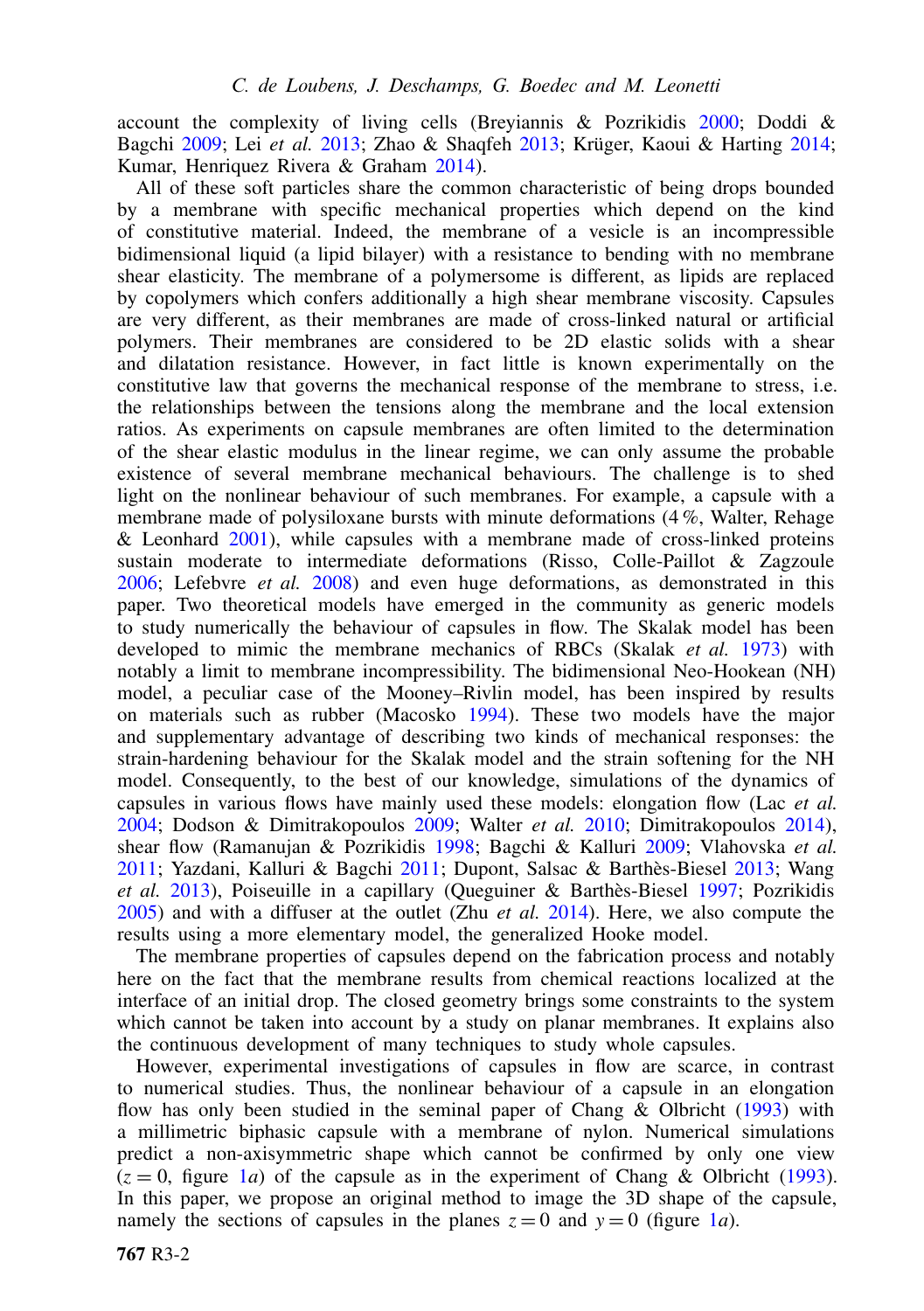

FIGURE 1. Experimental set-up. (*a*) The two perpendicular cross-sections of the deformed capsule at the centre of the cross are visualized by two light paths. A spherical capsule of radius *R* is deformed by elongation flow and its shape is characterized by its semi-axis length (*L*, *S*) in the  $z = 0$  plane and (*L*, *W*) in the  $y = 0$  plane. (*b*) Saturation of the Taylor parameter *D* with the dimensionless time  $\epsilon t$  for different elongation rates  $\epsilon$  on one capsule.

In this paper, we investigate experimentally and numerically the deformation of bio-microcapsules in planar elongation flow. In  $\S 2$ , the experimental set-up and notably the original optical approach are detailed to provide the way to capture the 3D shape of microcapsules up to  $180\%$  of stretching. The numerical methods are based on the association of the boundary integral method (BIM) with the finite element method (FEM) to take into account the membrane elasticity. In  $\S$ [3,](#page-4-0) we show that the large range of deformation in the two planes of deformation allows us to determine unambiguously the constitutive law of the membrane of capsules made of pure human serum albumin (HSA): the generalized Hooke model of known Poisson ratio ν*<sup>s</sup>* . We show also that the shear elastic modulus *G<sup>s</sup>* varies strongly with the capsule size and the HSA concentration, in agreement with recent results (de Loubens *et al.* 2014). The results are highlighted by the excellent agreement – experiments versus numerics – of the variations of the three axes of the shape with the capillary number, validating once more the generalized Hooke model. In § [4,](#page-8-0) we conclude and discuss the results in the light of the literature.

### <span id="page-2-0"></span>2. Methods

#### 2.1. *Experimental method*

Microcapsules were prepared by interfacial cross-linking of HSA with terephthaloyl chloride in a water-in-oil emulsion:  $15\% - 25\%$  HSA concentration in the drop,  $C_{HSA}^{3D}$ , and 1000–1700 r.p.m. stirring speed (Andry, Edwards-Levy & Levy 1996). This leads to various spherical micro-objects embedded in glycerol with radii varying from 30 to 80 µm.

The capsules were deformed in a planar elongational Stokes flow  $u_{\infty} = \dot{\epsilon}(x, -y, 0)$ in the centre of a cross-like channel with a square section of  $1 \text{ mm}^2$  (figure  $1$ ), where  $\dot{\epsilon}$  is the rate of elongation. The fluid was injected through the inlets by a glass syringe mounted on a home-made pump based on a PI M235-52S actuator.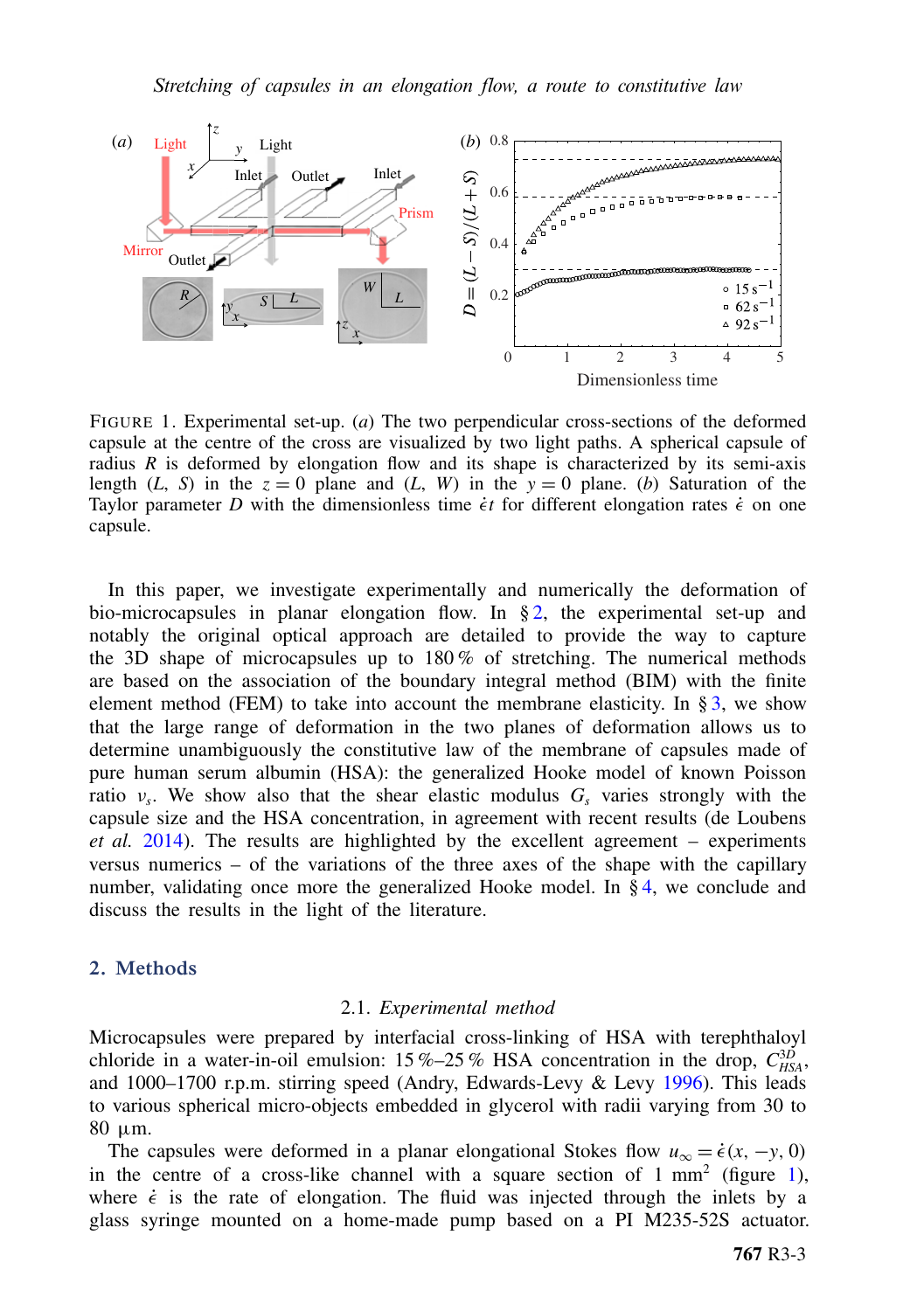

FIGURE 2. Typical variations of *S* and *W* versus *L* for a capsule of radius  $R = 75 \mu m$ . The error bars represent  $\pm 2$  pixels on each length.

The whole system was built in PMMA with the needles sticking inside to prevent a long transient time. The channel was mounted on an inverted Olympus IX-71 microscope with a magnification of  $20 \times (0.851 \mu m)$  pixel<sup>-1</sup>).

Chang & Olbricht (1993) have analysed the shape of millimetric biphasic capsules in the view  $z = 0$ . Here, the two perpendicular cross-sections of the capsule were visualized in  $z = 0$  by the classic optical top-down path of the microscope and  $y = 0$ by mounting a mirror and a prism to have two collected light paths, see figure 1. Capsule images in the two views and a typical variation of (*W*, *S*) with *L* are provided in figure 2.

A high-speed Photron Fastcam SA3 camera recorded up to 4000 f.p.s. The flow was characterized by particle-tracking velocimetry. The value of  $\dot{\epsilon}$  varied from 1 to 500 s<sup>-1</sup> with a standard deviation below  $5\%$  in a region of  $520 \mu m$  diameter around the stagnation point; see de Loubens *et al.* (2014) for details. Experiments were carried out at a temperature of  $22 \pm 0.5^{\circ}$ C controlled with a precision of 0.1 °C. The viscosity of the glycerol,  $\eta$ , ranged from 0.99 to 1.18 Pa s. The time for the flow to reach its stationary value depended only on the pump ( $\approx$ 20 ms) as the viscous time was typically 1 ms. To measure steady small deformations, capsules were trapped one by one at the stagnation point of the channel by regulating the hydrostatic pressure at the outlets and moving the piston of the syringe back and forth as often as necessary. Then, flow was applied. The deformation saturated before the capsule left the field of view (circles in figure 1*b*). To obtain steady high deformations up to  $180\%$ , capsules were trapped one by one at the stagnation point and gently sucked up in one branch of the channel up to 5 mm from the stagnation point. Flow was applied. The capsule was coming from one branch of the channel already deformed and going back by one of the two perpendicular branches in passing by the stagnation point with a saturated dynamics (squares and triangles in figure 1*b*). We checked that these two ways were equivalent for deformations of *L* up to 60 %. All the capsules returned to their initial spherical shapes and their volumes were constant during the stretching, assuming an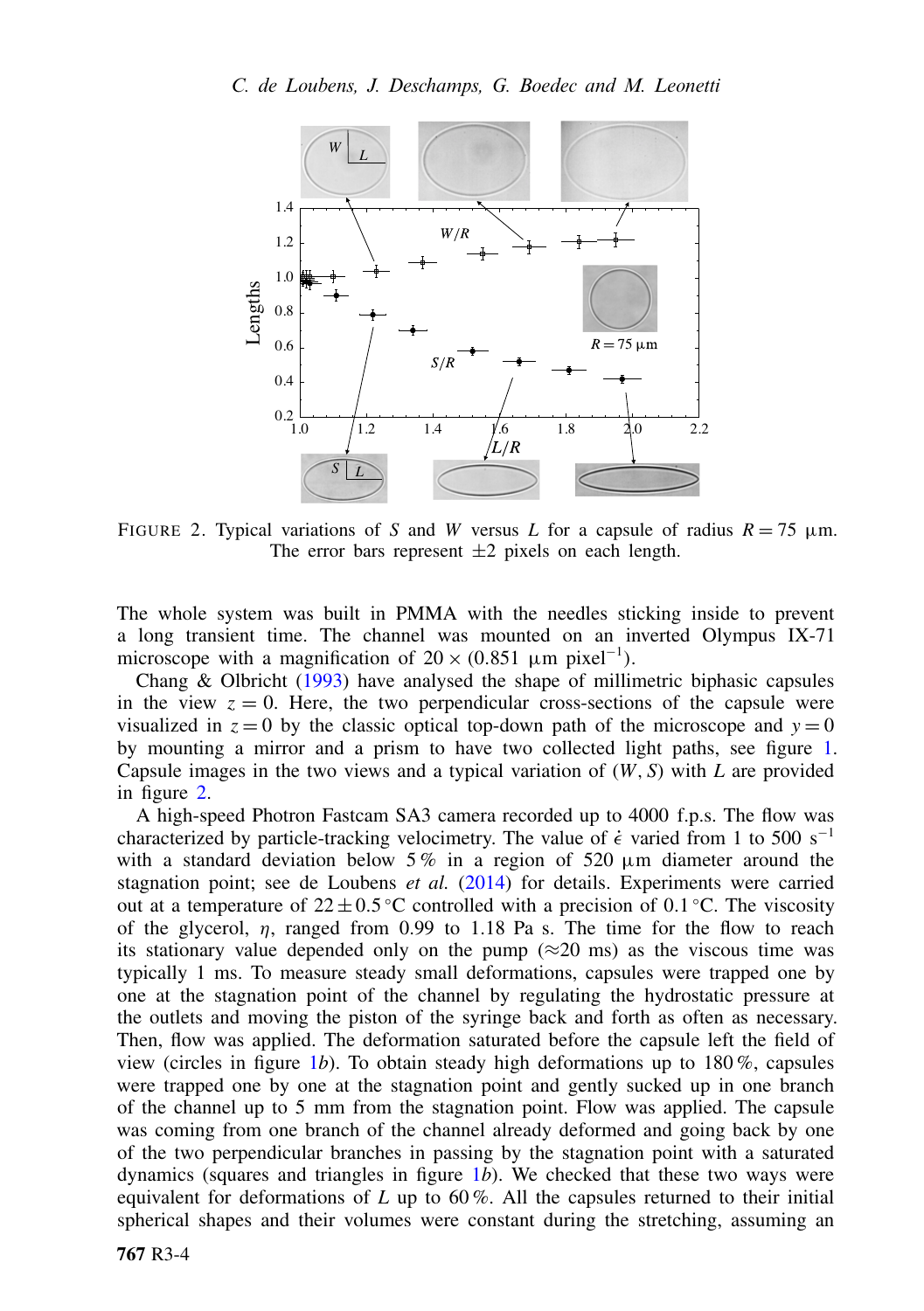ellipsoidal shape, 5 % of variation in agreement with the experimental errors. Beyond 180 % of stretching, the first results indicated that the capsules break at the tips for  $L/R \approx 3$ . This study is beyond the scope of this paper.

The three axes of the ellipsoid (*L*, *S*, *W*) were measured as the Taylor parameter  $D = (L - S)/(L + S)$ . Twenty-five capsules were analysed. All of the following results are reported in the steady state. Each capsule was studied for approximately seven elongation rates. The deformation of the capsules in the flow was characterized by the capillary number *Ca*, which is defined as the ratio of the hydrodynamic viscous stress *n*<sup> $\dot{\epsilon}$  to the elastic response  $G_s/R$ , with  $G_s$  the surface shear modulus:  $Ca = \eta \dot{\epsilon}R/G_s$ .</sup>

#### 2.2. *Numerical method*

The shapes of the capsules were calculated numerically in elongation flow as a function of *Ca* in the Stokes flow regime. Far from the capsule, the elongation flow is not perturbed. The membrane is a 2D impermeable (fixed volume) elastic solid involving the continuity of the velocity at the interface. There is no bending resistance, no membrane viscosity and no contrast of fluid viscosity. The mechanical equilibrium involves the balance between the jump of the hydrodynamical stress tensor and the membrane force, which is derived from the surface density energy *WNH* for the strain-softening NH model, *WSk* for the strain-hardening Skalak model and  $W<sup>H</sup>$  for the generalized Hooke model:

<span id="page-4-1"></span>
$$
W^{NH} = \frac{G_s}{2} \left( I_1 - 1 + \frac{1}{1 + I_2} \right),
$$
\n(2.1)

$$
W^{Sk} = \frac{G_s}{2} \left( I_1^2 + 2(I_1 - I_2) + C I_2^2 \right), \tag{2.2}
$$

$$
W^H = \frac{G_s}{4} \left( 2(I_1 - I_2) + \frac{1}{1 - \nu_s} I_1^2 \right),
$$
 (2.3)

where  $I_{1,2}$  are the usual surface strain invariants,  $v_s$  is the surface Poisson ratio (−1 <  $\nu_s$  < 1) for a 2D material and *C* is a positive dimensionless parameter:  $\nu_s = C/(1 + C)$ .

Our simulations are based on the boundary element method (Pozrikidis 2003) for flow resolution, the method used most often for dynamics of soft particles in Stokes flow (Biben, Farutin & Misbah 2011; Boedec, Leonetti & Jaeger 2011; Zhao & Shaqfeh 2011, and references in the introduction). Membrane forces are solved by an FEM for the calculation of membrane forces (Walter *et al.* 2010). The membrane is discretized using Loop subdivision elements (Loop 1987). The number of elements used varies between 1280 for small to 20 480 for large deformations. The relative error on the inner volume conservation is less than 0.05 %. Our simulations with the Skalak and NH models are in excellent agreement with reference results in the literature: see supplementary data 1 available at <http://dx.doi.org/10.1017/jfm.2015.69> (Lac *et al.* 2004; Dodson & Dimitrakopoulos 2009; Walter *et al.* 2010; Dimitrakopoulos 2014).

#### <span id="page-4-0"></span>3. Results and discussion

#### 3.1. *Determination of the constitutive law*

Experimentally, the steady-state shape of capsules in elongation flow is nonaxisymmetric. In both cross-sections, the shape is an ellipse but with different small axis  $(S, W)$ : *S* decreases while *W* increases with the stretching (figure 2). However, *W*/*R* deviates from the resting state value (i.e. from 1 to at least 1.05) for *L*/*R*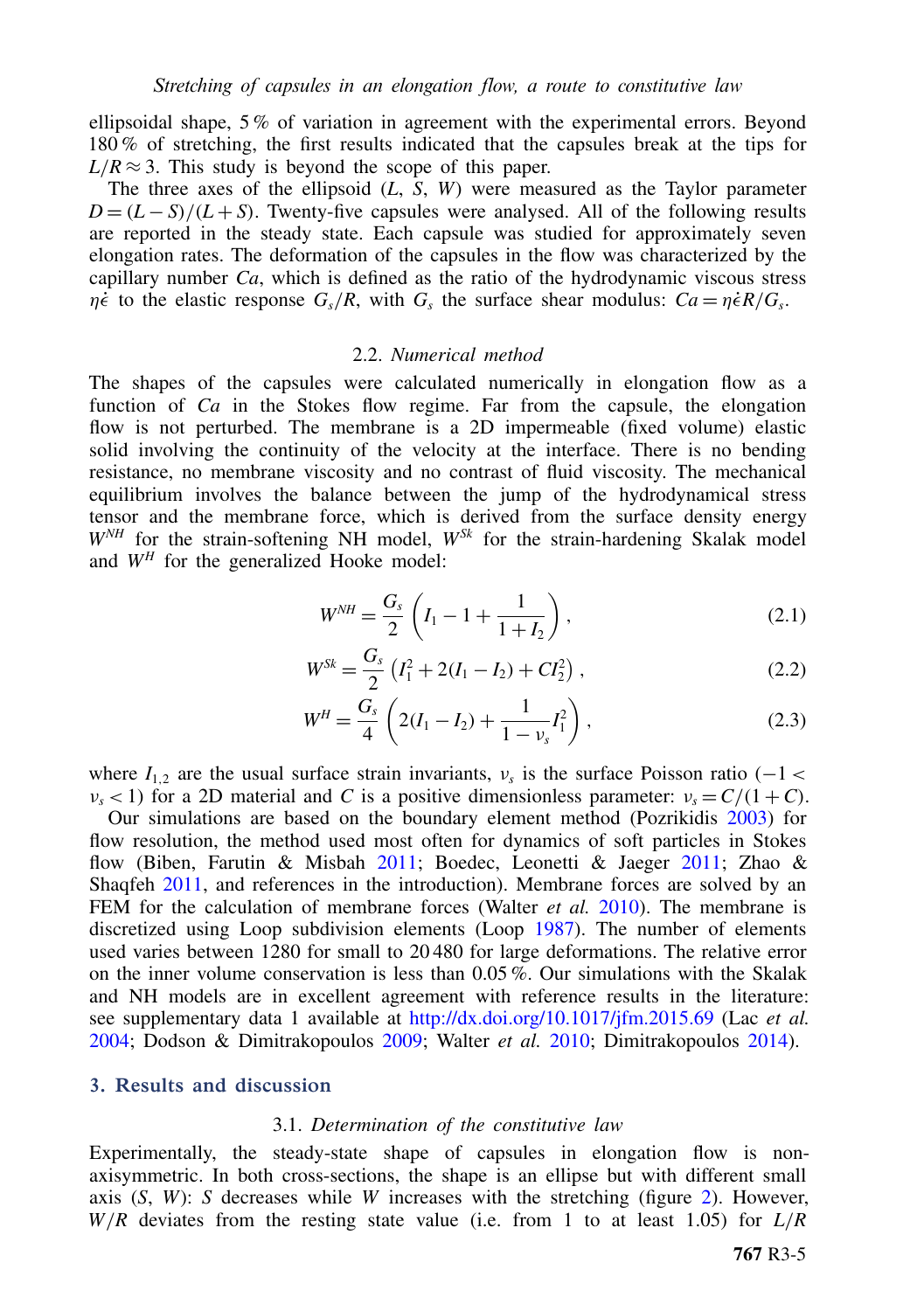larger than 1.3. The linear variation of *S* with *L* and the small change of *W* in the limit of small deformations  $(L/R < 1.1)$  are in agreement with asymptotic theories (Barthès-Biesel, Diaz & Dhenin 2002). At the highest level of deformation  $(L/R \approx 2.8$ which corresponds to a stretching of 180%), *S* decreases by 70% and *W* increases by 30 %. Hence, the maximal stretches of the perimeters of the ellipses in the planes  $z=0$  and  $y=0$  are respectively 270% and 310%. These large deformations constitute the key differences from previous experiments where the dilatation of the perimeter of capsules moving in a capillary was limited to 20 % (Risso *et al.* 2006; Lefebvre *et al.* 2008) or the radial extension of compressed capsules was less than 30 % (Carin *et al.* 2003). If *A* is the area of the capsule and  $A<sub>o</sub>$  is its value in the resting state,  $A/A<sub>o</sub>$ varies from 1 to 1.2 (20%) for  $\bar{L}/R = 1.6$  and to 1.8 (80%) for  $\bar{L}/R = 2.5$ . Finally, small, moderate and high deformations can be defined as  $L/R < 1.1$ ,  $L/R < 1.4$  and  $L/R > 1.4$ .

Remarkably, whatever the initial concentration of proteins in the drops and the size of the capsules, all the deformations follow master curves considering the smaller lengths *S*/*R* and *W*/*R* as functions of the largest one *L*/*R*, see figure 3. The deviation between the capsules is less than approximately 5 % for similar values of *L*/*R*. We emphasise that there is no fitting parameter and no preliminary knowledge of the shear elastic modulus to collapse the experimental data. As we will demonstrate in the following, this purely geometrical analysis and the large deformation allow us to conclude unambiguously on the constitutive law by comparing experimental data with numerical curves.

Consider the classic view  $z = 0$ , i.e. the visualization used in previous experiments on drops, vesicles and capsules (Chang & Olbricht 1993; Stone 1994; Kanstler, Segre & Steinberg 2007). For  $L/R < 1.8$ , the Skalak, NH and Hooke models are in agreement with the experimental data if the fitting parameter *C* of the Skalak model is well chosen:  $C \approx 0.5$ . At larger deformations, the Hooke and NH results are still in agreement with experiments. However, the curve *S* as a function of *L*, for  $C = 0.5$ , differs from the master curve satisfied by the experimental results (figure 3*a*). This comparison shows that if this view cannot completely discriminate the models, the Skalak numerical curves are very sensitive to the parameter *C* of the model depending on the regime of deformations.

Consider the perpendicular view  $y = 0$  visualized for the first time (figure 3*b*). At large stretching, the numerical results differ markedly. In the Skalak model, *W* increases as a function of *L* and has a maximum that corresponds to  $L/R = 1.8$  [\(2.1\)](#page-4-1) for  $C = 0.5$  (0.25). The experimental data do not show any maximum;  $W/R$  increases with the stretching without saturation which differs from the decrease of *W*/*R* at very large stretching for the Skalak model. This comparison allows us to exclude the Skalak model for HSA microcapsules. The numerical curve obtained with the NH model crosses the experimental data  $(1.9 < L/R < 2)$ . At low (large) stretching, the NH results overestimate (underestimate)  $W/R$ . The slope of *W* versus *L* is clearly different between experiments and NH simulation, contrary to the Hooke model. Thus, even if the qualitative trend is correct, the NH model does not describe quantitatively the deformations of capsules, contrary to the Hooke model.

It is possible to go further, considering now the hydrodynamic stress  $\eta \dot{\epsilon}$ . The ratio  $L/Rn\dot{\epsilon}$  decreases continuously when *L* increases for the Hooke model, whereas this ratio saturates and increases weakly at larger stretching for the NH model (figure 3*c*). The experimental results differ markedly from the NH curve and are in excellent agreement with the Hooke curve. We conclude that the generalized Hooke model with a Poisson ratio  $v_s = 0.4 \pm 0.1$  is the most relevant to describe the experimental results for HSA microcapsules.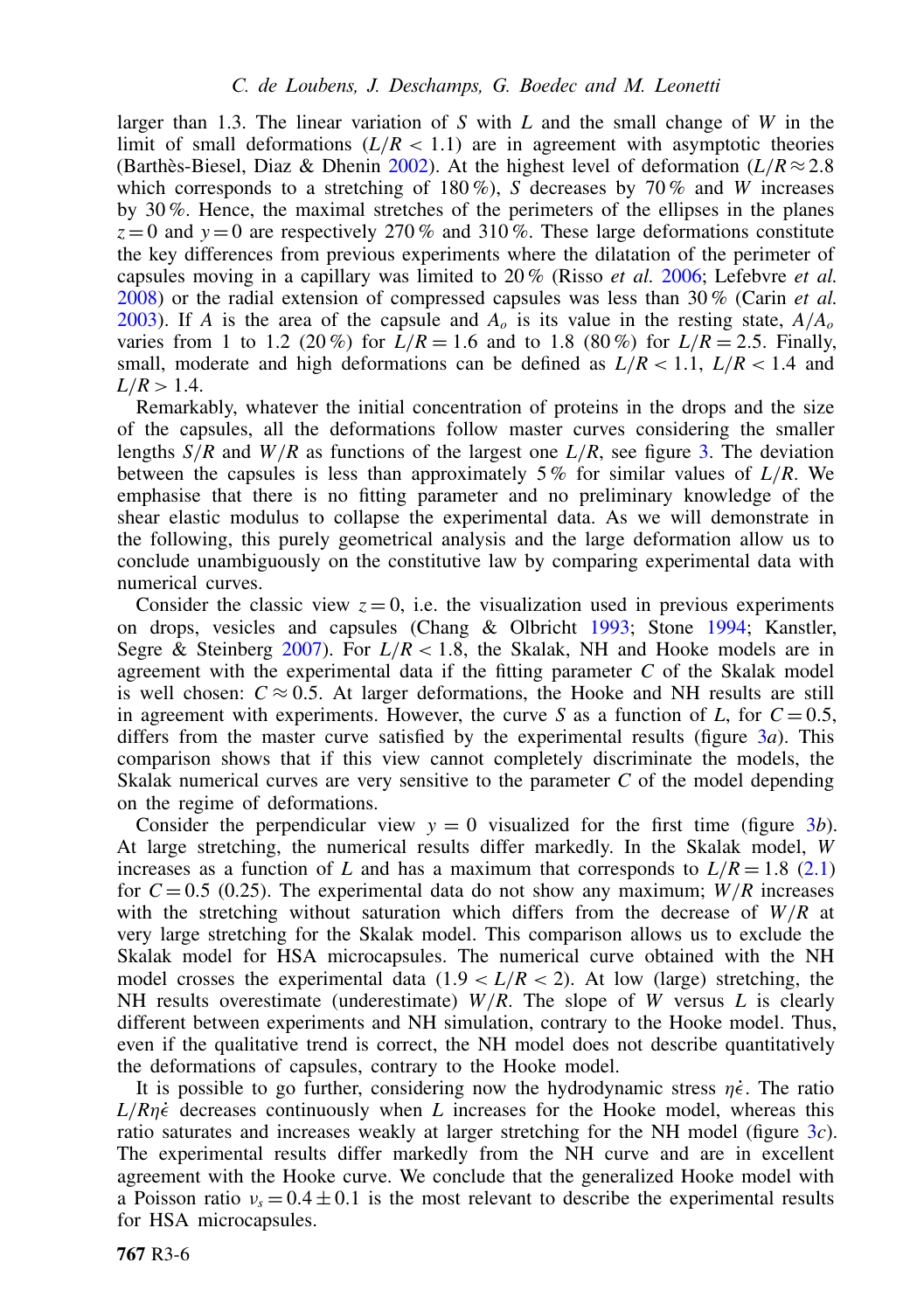

FIGURE 3. Variation of the characteristic lengths  $S/R$ ,  $W/R$  and  $(L/R\eta\dot{\epsilon})/(L/R\eta\dot{\epsilon})_{L/R=1.6}$ as a function of  $L/R$  in elongation flow. Symbols are for experimental results and curves for numerical ones, with H for the generalized Hooke model (bold line), Sk for the Skalak model (dashed line) and NH for the NH model. Here, ν*<sup>s</sup>* is the surface Poisson coefficient for H and *C* is a parameter of Sk. Errors correspond to approximately  $\pm 5\%$  on the half-length *W*/*R*. Each symbol corresponds to one capsule stretched by several different elongation rates. Numerical simulations are available in supplementary data 2.

#### 3.2. *Deformations with the capillary number: the shear elastic modulus*

Now that the relevant elastic model has been established, the variation of the Taylor parameter  $D = (L - S)/(L + S)$  with *Ca* is calculated numerically (figure 4*a*). For each studied capsule, experiments provide the values of *D* for approximately seven different elongation rates. For each capsule, the experimental data set is collapsed onto the numerical curve using the last free parameter, the shear elastic modulus *G<sup>s</sup>* . The error of the regression is less than 10%. The value of  $G<sub>s</sub>$  ranged from 0.7 to 16.6 mN m<sup>-1</sup> (figure 5). As observed in the linear regime (de Loubens *et al.* 2014),  $G_s$  increases with the initial concentration of proteins,  $C_{HSA}^{3D}$ , and the size of the capsules, which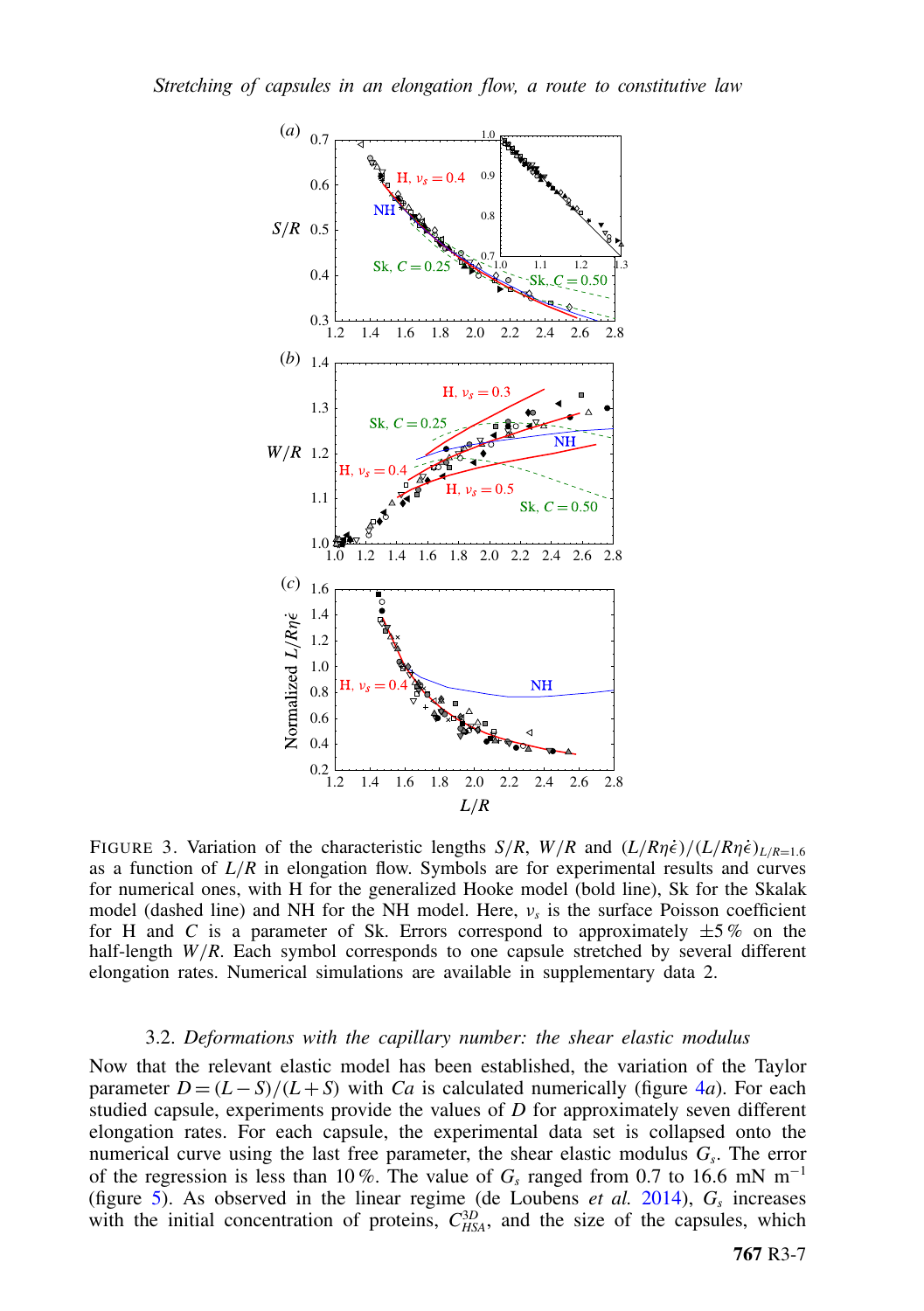

FIGURE 4. Deformation as a function of the capillary number *Ca*. (*a*) The fitting of the experimental data on the numerical master curve  $D = f(Ca)$  for the Hooke law and a Poisson coefficient of 0.4 provides the shear elastic modulus *G<sup>s</sup>* . (*b*) Comparison of the experimental and numerical evolution of the three main axes with *Ca*. Each symbol corresponds to one capsule stretched by several different elongation rates. Numerical simulations are available in supplementary data 2.



FIGURE 5. (*a*) Shear elastic modulus as a function of the radius *R* and the HSA concentration. (*b*) Capsule profiles compared with numerical simulation (red) for the Hooke model in  $y = 0$  (top) and  $z = 0$  (bottom). The capsule has a radius of 47  $\mu$ m and a stretching *L*/*R* of 2. (*c*) The same highly deformed capsule image with experimental and 3D numerical profiles highlights the unexpected flatness of the tri-axial ellipsoid shape. A high-resolution image is available in supplementary data 3.

questions the physical mechanisms involved during the process of cross-linking of the membrane (Gunes *et al.* 2011). In a first approximation assuming a total reaction at the interface, the increasing HSA concentration of the membrane  $C_{HSA}^{2D} \approx R C_{HSA}^{3D}/3$  with *R* and  $C_{HSA}^{3D}$  supports the observed variations.

Finally, it is possible to compare experimental and numerical variations of the semi axes  $(L, S, W)$  with the capillary number (figure  $4b$ ). It is noteworthy that the agreement is excellent, supporting once again the generalized Hooke model and the self-consistency of our approach. The dispersion around the numerical simulations is less than  $\pm 3\%$ .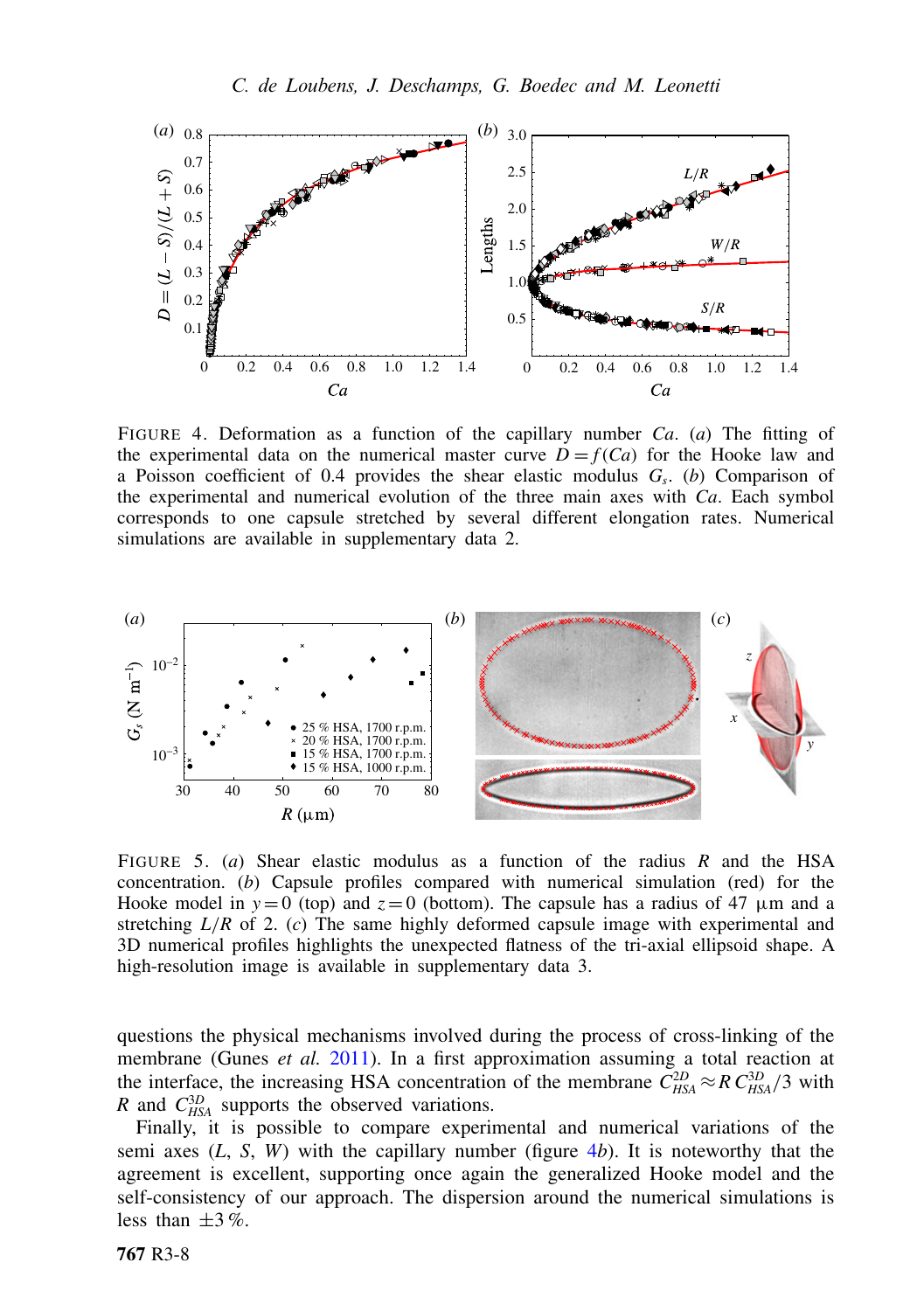#### 3.3. *Discussion*

To the best of our knowledge, Lefebvre *et al.* (2008) were the first to investigate the constitutive law of capsules experimentally. They concluded that membranes made of albumin obey an NH model by studying the deformation of a capsule inside a narrow capillary. We expected the same for our study on HSA capsules, as the method of fabrication is the same and the proteins are of the same family. What could be the origin of this discrepancy? On the one hand, the two proteins differ markedly by their number of amino acids, as illustrated by their molar masses, 45 kDa and 66 kDa for ovalbumin and HSA respectively. Moreover, the purity of the ovalbumin used was approximately 70 % (Sigma-Aldrich, A5253), while in our study the HSA was pure at 98 %. These two elements might make the comparison questionable. On the other hand, Lefebvre *et al.* (2008) only used the Skalak and NH models to compare experiments with simulations. The generalized Hooke model could describe their experimental results inside a capillary more properly. Further investigations of both the deformation of ovalbumin capsules in an elongation flow and the comparison with the numerical profiles deduced from the Hooke model of axisymmetric capsules moving along a capillary seem to be necessary to clarify the constitutive law of ovalbumin capsules.

#### <span id="page-8-0"></span>4. Conclusion

The behaviour of soft bio-microcapsules in elongation flow has been studied up to the nonlinear regime just before bursting. By a combination of experimental and numerical investigations, we determined unambiguously the constitutive law (or strain–energy) that governs the mechanics of a capsule membrane made of HSA, namely the bidimensional generalized Hooke model. This method could be applied to all capsules that support large stretching, to distinguish clearly the 2D membrane elastic models. Capsules made of chitosan and cross-linked proteins should be good candidates. By extension, this method might be applicable to a wide range of soft particles. In contrast, it needs to be improved for stiffer membranes, with a feedback to maintain the capsule for a longer time at the stagnation point.

Bending resistance was not necessary to capture the overall shape of our capsules with the Hooke model. Indeed, the comparison between the experimental and numerical profiles shows excellent agreement, see figure 5(*b*). It should be noted that the 3D comparison highlights the unexpected flatness of the tri-axial ellipsoidal shape of a capsule in the high-deformation regime, see figure  $5(c)$  and supplementary data 3. For a small resistance to bending, we could expect localized contributions at the tips or along the membrane in the form of wrinkles in the moderate regime of deformations for which no stationary numerical solution exists (Finken & Seifert 2006). However, we did not observe any effect on the studied capsules made of HSA. However, if wrinkles are not deep, they could only be seen in the  $x = 0$  plane, an open issue. In the regime of high deformation studied here, the shear and dilatational elastic energy dominates the bending energy. More generally, our general method based on the deformation of a capsule in an elongation flow and the comparison experiments versus numerical simulations should be valid whatever the resistance to bending.

Finally, the robustness of our conclusions was achieved by combining a novel set-up that visualizes the two perpendicular cross-sections of capsules, a range of high capillary numbers and the softness of these capsules associated with numerical simulations. These conditions can be fulfilled in many configurations of flow. A good candidate is the study of the shape dynamics of HSA capsules in a shear flow.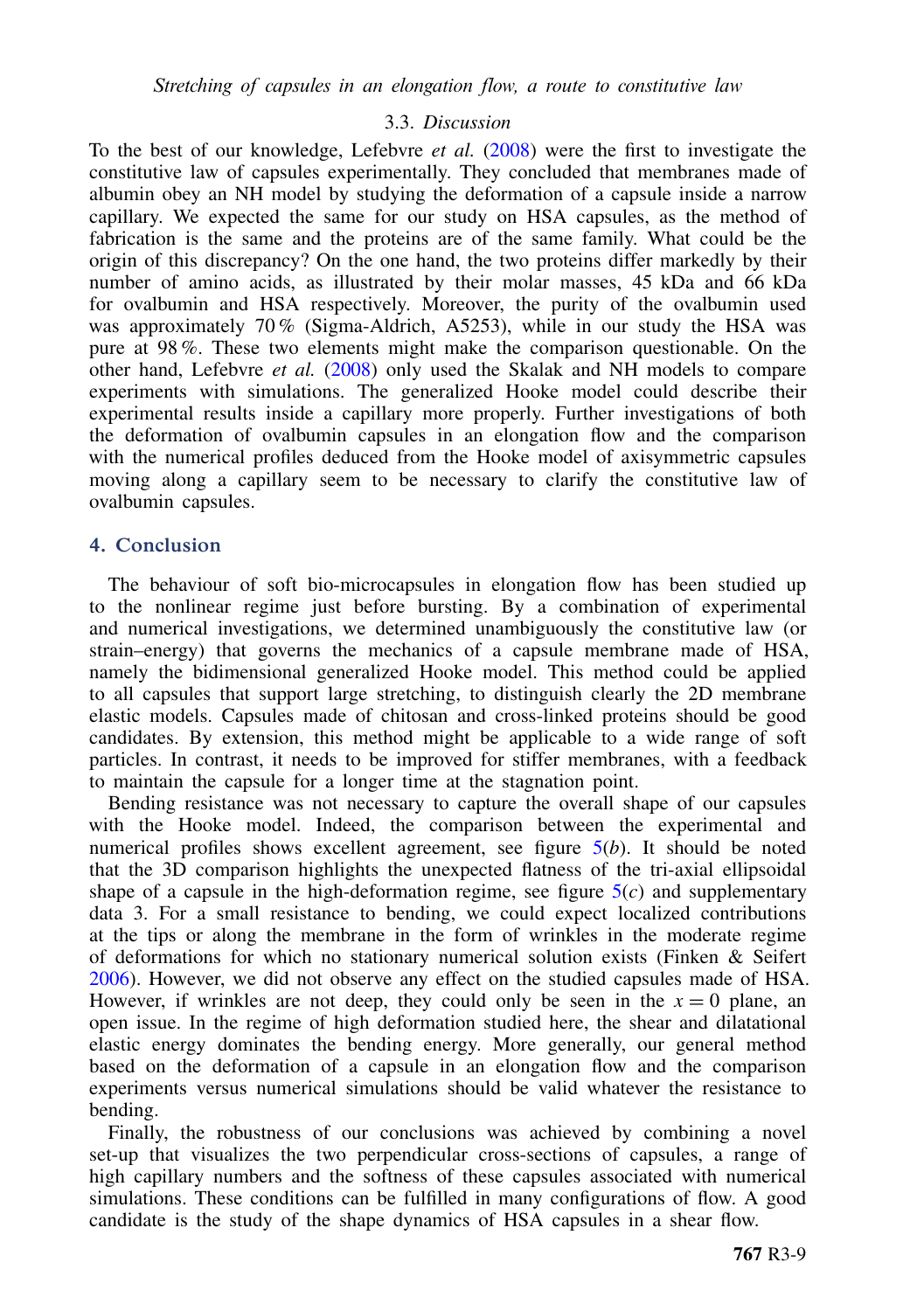#### Acknowledgements

We thank F. Edwards-Lévy for the preparation of microcapsules and details on ovalbumin and HSA. This work has benefited from financial support from the ANR CAPSHYDR (11-BS09-013-02), from Labex MEC (ANR-11-LABX-0092), from A\*MIDEX (ANR-11-IDEX-0001-02) and from CNES. This work was granted access to the HPC resources of Aix-Marseille Université financed by the project Equip@Meso (ANR-10-EQPX-29-01).

#### Supplementary data

Supplementary data is available at [http://dx.doi.org/10.1017/jfm.2015.69.](http://dx.doi.org/10.1017/jfm.2015.69)

#### References

- ABREU, D., LEVANT, M., STEINBERG, V. & SEIFERT, U. 2014 Fluid vesicles in flow. *Adv. Colloid Interface Sci.* 208, 129–141.
- ANDRY, M. C., EDWARDS-LEVY, F. & LEVY, M. C. 1996 Free amino group content of serum albumin microcapsules. III. A study at low pH values. *Intl J. Appl. Pharmacol.* 128, 197–202.
- BAGCHI, P. & KALLURI, R. M. 2009 Dynamics of nonspherical capsules in shear flow. *Phys. Rev.* E 80, 016307.
- BARTHÈS-BIESEL, D. 2011 Modeling the motion of capsules in flow. *Curr. Opin. Colloid Interface Sci.* 16, 3–12.
- BARTHÈS-BIESEL, D., DIAZ, A. & DHENIN, E. 2002 Effect of constitutive laws for two-dimensional membranes on flow-induced capsule deformation. *J. Fluid Mech.* 460, 211–222.
- BIBEN, T., FARUTIN, A. & MISBAH, C. 2011 Three-dimensional vesicles under shear flow: numerical study of dynamics and phase diagram. *Phys. Rev.* E 83, 031921.
- BOEDEC, G., LEONETTI, M. & JAEGER, M. 2011 3D vesicle dynamics simulations with a linearly triangulated surface. *J. Comput. Phys.* 230, 1020–1034.
- BREYIANNIS, G. & POZRIKIDIS, C. 2000 Simple shear flow of suspensions of elastic capsules. *J. Theor. Comput. Fluid Dyn.* 13, 327–347.
- CARIN, M., BARTHÈS-BIESEL, D., EDWARDS-LÉVY, F., POSTEL, C. & ANDREI, D. C. 2003 Compression of biocompatible liquid-filled HSA-alginate capsules: determination of the membrane mechanical properties. *Biotechnol. Bioengng* 82, 207–212.
- CHANG, K. S. & OLBRICHT, W. 1993 Experimental studies of the deformation of a synthetic capsule in extensional flow. *J. Fluid Mech.* 250, 587–608.
- DIMITRAKOPOULOS, P. 2014 Effects of membrane hardness and scaling analysis for capsules in planar extensional flows. *J. Fluid Mech.* 745, 487–508.
- DODDI, S. K. & BAGCHI, P. 2009 Three-dimensional computational modeling of multiple deformable cells flowing in microvessels. *Phys. Rev.* E 79, 046318.
- DODSON, W. R. III & DIMITRAKOPOULOS, P. 2009 Dynamics of strain-hardening and strain-softening capsules in strong planar extensional flows via an interfacial spectral boundary element algorithm for elastic membranes. *J. Fluid Mech.* 641, 263–296.
- DUPONT, C., SALSAC, A.-V. & BARTHÈS-BIESEL, D. 2013 Off-plane motion of a prolate capsule in a shear flow. *J. Fluid Mech.* 721, 180–198.
- FINKEN, R. & SEIFERT, U. 2006 Wrinkling of microcapsules in shear flow. *J. Phys.: Condens. Matter* 18, L185–L191.
- FREUND, J. B. 2014 Numerical simulation of flowing blood cells. *Annu. Rev. Fluid Mech.* 46, 67–95.
- GUNES, D. Z., POUZOT, M., ULRICH, S. & MEZZENGA, R. 2011 Tuneable thickness barriers for composite o/w and w/o capsules, films, and their decoration with particles. *Soft Matt.* 7, 9206–9215.
- KANSTLER, V., SEGRE, E. & STEINBERG, V. 2007 Vesicle dynamics in time-dependent elongation flow: wrinkling instability. *Phys. Rev. Lett.* 99, 178102.
- KRÜGER, T., KAOUI, B. & HARTING, J. 2014 Interplay of inertia and deformability on rheological properties of a suspension of capsules. *J. Fluid Mech.* 751, 725–745.